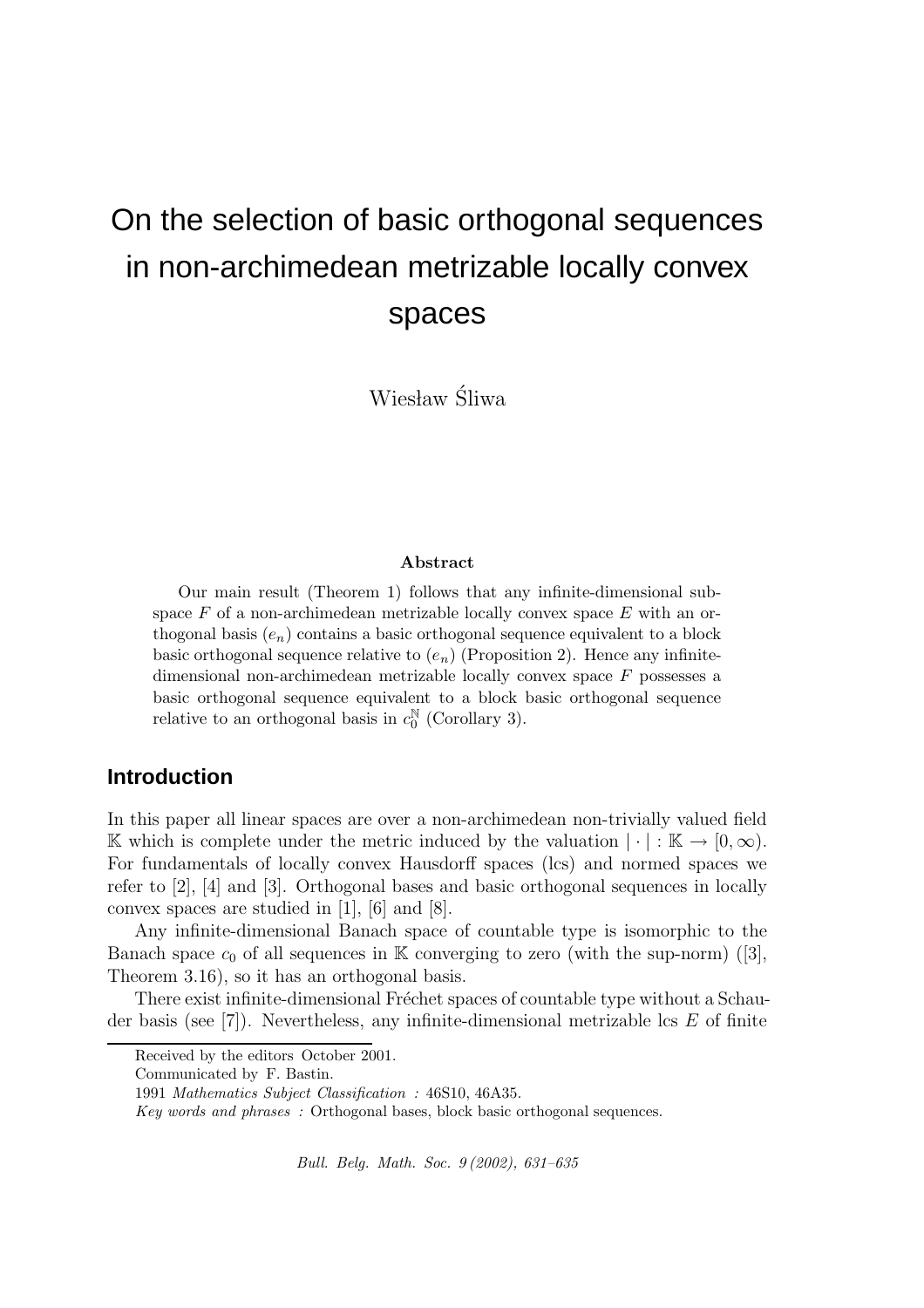type has an orthogonal basis ([1], Theorem 3.5). Moreover, any infinite-dimensional metrizable lcs E possesses a basic orthogonal sequence  $([6]$ , Theorem 2). It is also known that any bounded non-compactoid subset in a lcs E contains a basic orthogonal sequence in  $E$  ([1], Theorem 2.2).

In this note we are interested in the selection of basic orthogonal sequences in metrizable locally convex spaces.

Using the stability theorem for basic orthogonal sequences in metrizable lcs  $([8],$ Corollary 2), we show our main result: Let  $E$  be a metrizable lcs with an orthogonal basis  $(e_n)$  and let  $(f_n)$  be the sequence of coefficient functionals associated with the basis  $(e_n)$ . If  $(y_n) \subset E, y_n \nrightarrow 0$  and  $\lim_{n} f_i(y_n) = 0$  for any  $j \in \mathbb{N}$ , then  $(y_n)$ has a subsequence  $(y_{i_n})$  which is a basic orthogonal sequence equivalent to a block basic orthogonal sequence relative to  $(e_n)$  (Theorem 1). It follows that any infinitedimensional subspace F of a metrizable lcs E with an orthogonal basis  $(e_n)$  contains a basic orthogonal sequence equivalent to a block basic orthogonal sequence relative to  $(e_n)$  (Proposition 2). Thus any infinite-dimensional metrizable lcs F has a basic orthogonal sequence equivalent to a block basic orthogonal sequence relative to an orthogonal basis in  $c_0^{\mathbb{N}}$  $_0^{\mathbb{N}}$  (Corollary 3).

# **Preliminaries**

Let E, F be locally convex spaces. A map  $T : E \to F$  is called an *isomorphism* if T is linear, one-to-one, surjective and the maps  $T, T^{-1}$  are continuous.

A sequence  $(x_n)$  in a lcs E is *equivalent* to a sequence  $(y_n)$  in a lcs F if there exists an isomorphism T between the linear spans of  $(x_n)$  and  $(y_n)$ , such that  $Tx_n = y_n$ for all  $n \in \mathbb{N}$ .

A sequence  $(x_n)$  in a lcs E is a *Schauder basis* in E if each  $x \in E$  can be written uniquely as  $x = \sum_{n=1}^{\infty} \alpha_n x_n$  with  $(\alpha_n) \subset \mathbb{K}$  and the coefficient functionals  $f_n: E \to \mathbb{K}, x \to \alpha_n (n \in \mathbb{N})$  are continuous.

By a seminorm on a linear space E we mean a function  $p: E \to [0, \infty)$  such that  $p(\alpha x) = |\alpha| p(x)$  for all  $\alpha \in \mathbb{K}$ ,  $x \in E$  and  $p(x + y) \leq \max\{p(x), p(y)\}\$ for all  $x, y \in E$ . A seminorm p on E is a norm if ker  $p := \{x \in E : p(x) = 0\} = \{0\}.$ 

Let p be a seminorm on a linear space E. A sequence  $(x_n) \subset E$  is 1-orthogonal with respect to p if  $p(\sum_{i=1}^n \alpha_i x_i) = \max_{1 \leq i \leq n} p(\alpha_i x_i)$  for all  $n \in \mathbb{N}$  and  $\alpha_1, \ldots, \alpha_n \in$  $\mathbb K$ .

Let  $E$  be a metrizable lcs.

The set of all continuous seminorms on E is denoted by  $\mathcal{P}(E)$ . A non-decreasing sequence  $(p_k) \subset \mathcal{P}(E)$  is a base in  $\mathcal{P}(E)$  if for every  $p \in \mathcal{P}(E)$  there exists  $k \in \mathbb{N}$ with  $p \leq p_k$ .

A sequence  $(x_n) \subset E$  is 1-orthogonal with respect to  $(p_k) \subset \mathcal{P}(E)$  if  $(x_n)$  is 1orthogonal with respect to  $p_k$  for every  $k \in \mathbb{N}$ . A sequence  $(x_n) \subset (E \setminus \{0\})$  is a basic orthogonal sequence in E if it is 1-orthogonal with respect to some base  $(p_k)$  in  $\mathcal{P}(E)$ (this concept coincides with the one given in [8] in the general context of lcs). A basic orthogonal sequence in a subspace  $F$  of  $E$  is a basic orthogonal sequence in  $E$  $([1],$  Remark 1.2). A linearly dense basic orthogonal sequence in E is an *orthogonal basis* in E. Any orthogonal basis in E is a Schauder basis ([1], Proposition 1.4) and any Schauder basis in a Fréchet space is an orthogonal basis  $([1],$  Proposition 1.7).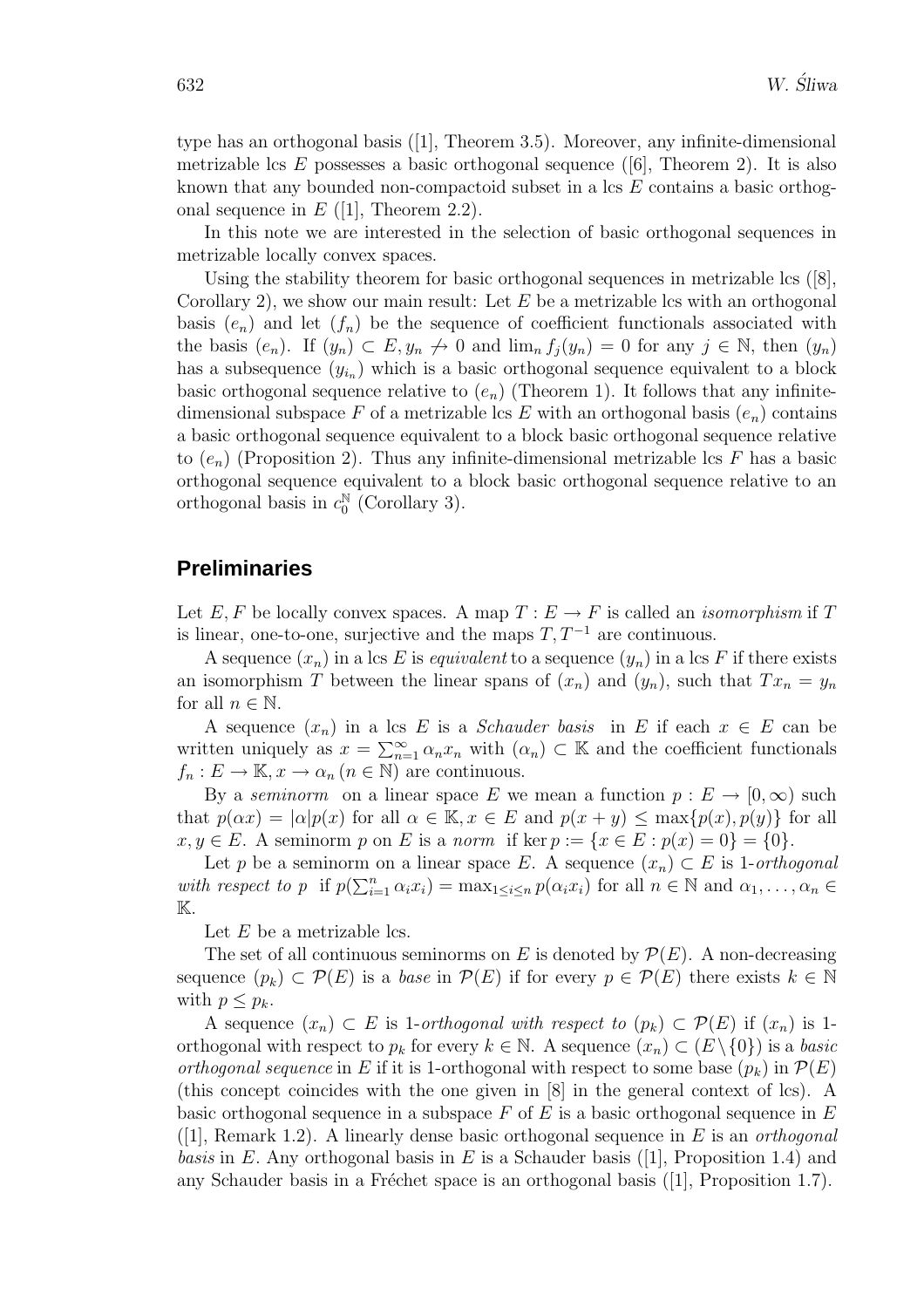Let  $(x_n)$  be a basic orthogonal sequence in E. Let  $(k_n) \subset \mathbb{N}$  be an increasing sequence and let  $(\alpha_n) \subset \mathbb{K}$  with  $\max_{k_n \leq i < k_{n+1}} |\alpha_i| > 0$  for any  $n \in \mathbb{N}$ . Put  $y_n =$  $\sum_{i=k_n}^{k_{n+1}-1} \alpha_i x_i, n \in \mathbb{N}$ . The sequence  $(y_n)$  is said to be a *block basic orthogonal sequence* relative to  $(x_n)$ .

E is of finite type if for any  $p \in \mathcal{P}(E)$  the quotient space  $(E/\ker p)$  is finitedimensional.

E is of countable type if it contains a linearly dense countable subset (this notion agrees with the one of lcs of countable type given in [4]).

A Fréchet space is a metrizable complete lcs.

Let  $(x_n)$  be a sequence in a Fréchet space F. The series  $\sum_{n=1}^{\infty} x_n$  is convergent in F if and only if  $\lim x_n = 0$ .

# **Results**

We start with the following.

**Theorem 1.** Let E be a metrizable lcs with an orthogonal basis  $(e_n)$  and let  $(f_n)$ be the sequence of coefficient functionals associated with the basis  $(e_n)$ . If  $(y_n) \subset$  $E, y_n \nightharpoonup 0$  and  $\lim_{n} f_j(y_n) = 0$  for any  $j \in \mathbb{N}$ , then  $(y_n)$  has a subsequence  $(y_{i_n})$ which is a basic orthogonal sequence equivalent to a block basic orthogonal sequence relative to  $(e_n)$ .

*Proof.* The basis  $(e_n)$  is 1-orthogonal with respect to some base  $(p_k)$  in  $\mathcal{P}(E)$ . Without loss of generality we can assume that  $\inf_n p_1(y_n) \geq 1$ . By induction we can construct two increasing sequences  $(d_n)$ ,  $(t_n) \subset \mathbb{N}$  with  $d_1 = t_1 = 1$  such that for any  $n \in \mathbb{N}$  we have

(\*) 
$$
\max_{1 \leq k \leq n} \max_{j \in (\mathbb{N} \setminus \{t_n + 1, \dots, t_{n+1}\})} p_k(f_j(y_{d_{n+1}}) e_j) < 1.
$$

Indeed, assume that for some  $m \in \mathbb{N}$  we have already chosen  $d_1, t_1, \ldots, d_m, t_m \in \mathbb{N}$ with  $1 = d_1 < \cdots < d_m$ ,  $1 = t_1 < \cdots < t_m$  such that for any  $n \in \mathbb{N}$  with  $n < m$  holds (\*). Since  $\lim_{n} f_i(y_n) = 0$  for any  $j \in \mathbb{N}$ , there is  $d_{m+1} \in \mathbb{N}$  with  $d_{m+1} > d_m$  such that  $\max_{1 \leq k \leq m} \max_{1 \leq j \leq t_m} p_k(f_j(y_{d_{m+1}})e_j) < 1$ . Clearly  $\lim_j f_j(y_{d_{m+1}})e_j = 0$ . Hence there is  $t_{m+1} \in \mathbb{N}$  with  $t_{m+1} > t_m$  such that  $\max_{1 \leq k \leq m} \max_{j \geq t_{m+1}} p_k(f_j(y_{d_{m+1}})e_j) < 1$ .

Put  $i_n = d_{n+1}$  and  $x_n = \sum_{j=t_n+1}^{t_{n+1}} f_j(y_{i_n}) e_j$  for  $n \in \mathbb{N}$ . Using (\*) and the inequality  $\inf_n p_1(y_n) \geq 1$  we obtain  $\max_{t_n+1 \leq j \leq t_{n+1}} |f_j(y_{i_n})| > 0, n \in \mathbb{N}$ . Then  $(x_n)$  is a block basic orthogonal sequence relative to  $(e_n)$ ; of course, it is 1-orthogonal with respect to  $(p_k)$ . Let  $k, n \in \mathbb{N}$  with  $k \leq n$ . By  $(*)$  we get

$$
p_k(x_n - y_{i_n}) = p_k(\sum_{j=1}^{t_n} f_j(y_{i_n})e_j + \sum_{j=t_{n+1}+1}^{\infty} f_j(y_{i_n})e_j) =
$$
  

$$
\max_{j \in (\mathbb{N} \setminus \{t_n+1, \dots, t_{n+1}\})} p_k(f_j(y_{i_n})e_j) < 1 \le p_k(y_{i_n}).
$$

By the strong triangle inequality for  $p_k$  we have  $p_k(x_n) = p_k(y_{i_n})$ . Thus  $p_k(x_n - y_{i_n})$  $p_k(x_n)$  for all  $k, n \in \mathbb{N}$  with  $k \leq n$ . By [8], Corollary 2,  $(y_{i_n})$  is a basic orthogonal sequence equivalent to  $(x_n)$ .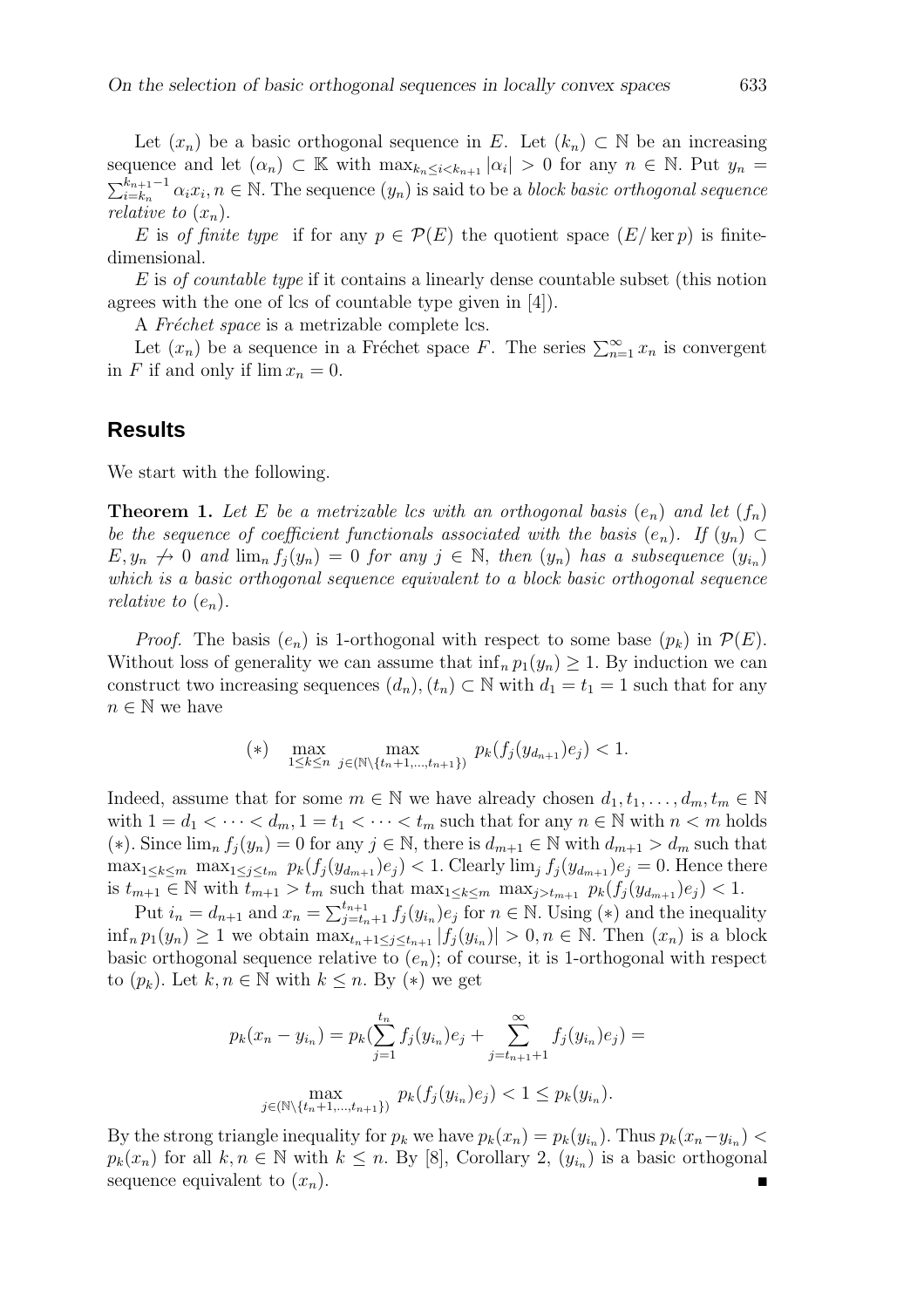Using Theorem 1 we get

**Proposition 2.** Let E be a metrizable lcs with an orthogonal basis  $(e_n)$ . Then any infinite-dimensional subspace  $F$  of  $E$  contains a basic orthogonal sequence equivalent to a block basic orthogonal sequence relative to  $(e_n)$ .

Proof. Consider two cases.

Case 1: F is of finite type. Then F has an orthogonal basis  $(y_n)$  ([1], Theorem 3.5). The basis  $(y_n)$  is 1-orthogonal with respect to some base  $(q_k)$  in  $P(F)$ . Since  $\dim(F/\ker q_k) < \infty, k \in \mathbb{N}$ , then the set  $\{n \in \mathbb{N} : q_k(y_n) > 0\}$  is finite for all  $k \in \mathbb{N}$ . Hence for any  $(\alpha_n) \subset \mathbb{K}$  the series  $\sum_{n=1}^{\infty} \alpha_n y_n$  is convergent in the completion  $\tilde{F}$  of F.

The basis  $(e_n)$  is 1-orthogonal with respect to some base  $(p_k)$  in  $\mathcal{P}(E)$ . Clearly, dim ker  $p_k = \infty$  for any  $k \in \mathbb{N}$ ; so for every  $(k, r) \in \mathbb{N} \times \mathbb{N}$  there is  $n \in \mathbb{N}$  with  $n > r$ such that  $e_n \in \text{ker } p_k$ . Thus there exist two increasing sequences  $(d_n)$ ,  $(t_n) \subset \mathbb{N}$  such that  $e_{d_n} \in (\ker p_{t_n} \setminus \ker p_{t_{n+1}}), n \in \mathbb{N}$ . Then for any  $(\alpha_n) \subset \mathbb{K}$  the series  $\sum_{n=1}^{\infty} \alpha_n e_{d_n}$ is convergent in the completion  $\tilde{H}$  of the closed linear span H of  $(e_{d_n})$ .

By the closed graph theorem ([2], Theorem 2.49) the linear maps  $T: \mathbb{K}^{\mathbb{N}} \to \tilde{F}, (\alpha_n) \to \sum_{n=1}^{\infty} \alpha_n y_n$  and  $S: \mathbb{K}^{\mathbb{N}} \to \tilde{H}, (\alpha_n) \to \sum_{n=1}^{\infty} \alpha_n e_{d_n}$  are isomorphisms. It follows that the basic orthogonal sequence  $(y_n)$  is equivalent to  $(e_{d_n})$ . Of course,  $(e_{d_n})$  is a block basic orthogonal sequence relative to  $(e_n)$ .

Case 2: F is not of finite type. Then  $\dim(F/\ker p) = \infty$  for some  $p \in \mathcal{P}(F)$ . Let  $(f_n)$  be the sequence of coefficient functionals associated with the basis  $(e_n)$ . Put  $U = \{x \in F : p(x) < 1\}$  and  $F_n = \bigcap_{j=1}^n \ker f_j \cap F, n \in \mathbb{N}$ . Since  $\dim(F/F_n) < \infty$ , then  $(F_n \setminus U) \neq \emptyset$  for any  $n \in \mathbb{N}$ . Let  $y_n \in (F_n \setminus U), n \in \mathbb{N}$ . Clearly,  $(y_n) \subset F, y_n \neq 0$ and  $\lim_{n} f_j(y_n) = 0$  for any  $j \in \mathbb{N}$ . By Theorem 1,  $(y_n)$  contains a subsequence  $(y_{i_n})$ which is a basic orthogonal sequence equivalent to a block basic orthogonal sequence relative to  $(e_n)$ .

Since any metrizable  $\text{cs } E$  of countable type is isomorphic to a subspace of the Fréchet space  $c_0^{\mathbb{N}}$  $_0^{\mathbb{N}}$  ([1], Remark 3.6) we get

Corollary 3. Any infinite-dimensional metrizable lcs contains a basic orthogonal sequence equivalent to a block basic orthogonal sequence relative to an orthogonal basis in  $c_0^{\mathbb{N}}$  $\mathbb{N}_0^{\mathbb{N}}$ 

It is known that in a dual-separating Fréchet space  $E$  any bounded sequence  $(y_n) \subset E$  with  $y_n \nightharpoonup 0$  such that  $y_n \to 0$  weakly, contains a subsequence  $(y_{i_n})$  which is a basic orthogonal sequence (see  $[1]$ , Corollary 3.3). Unfortunately, in a Fréchet space E of countable type, if  $(y_n) \subset E$  and  $y_n \nrightarrow 0$ , then  $y_n \nrightarrow 0$  weakly ([4], Theorem 4.4 and Proposition 4.11). Using the idea of the proof of Corollary 3.3, [1], we show the following.

**Proposition 4.** Let E be a Fréchet space and let  $(f_n)$  be a sequence of continuous functionals on E such that  $\bigcap_{n=1}^{\infty}$  ker  $f_n = \{0\}$ . Then any bounded sequence  $(y_n) \subset E$ with  $y_n \nightharpoonup 0$  such that  $\lim_n f_j(y_n) = 0$  for any  $j \in \mathbb{N}$  contains a subsequence  $(y_{i_n})$ which is a basic orthogonal sequence in E.